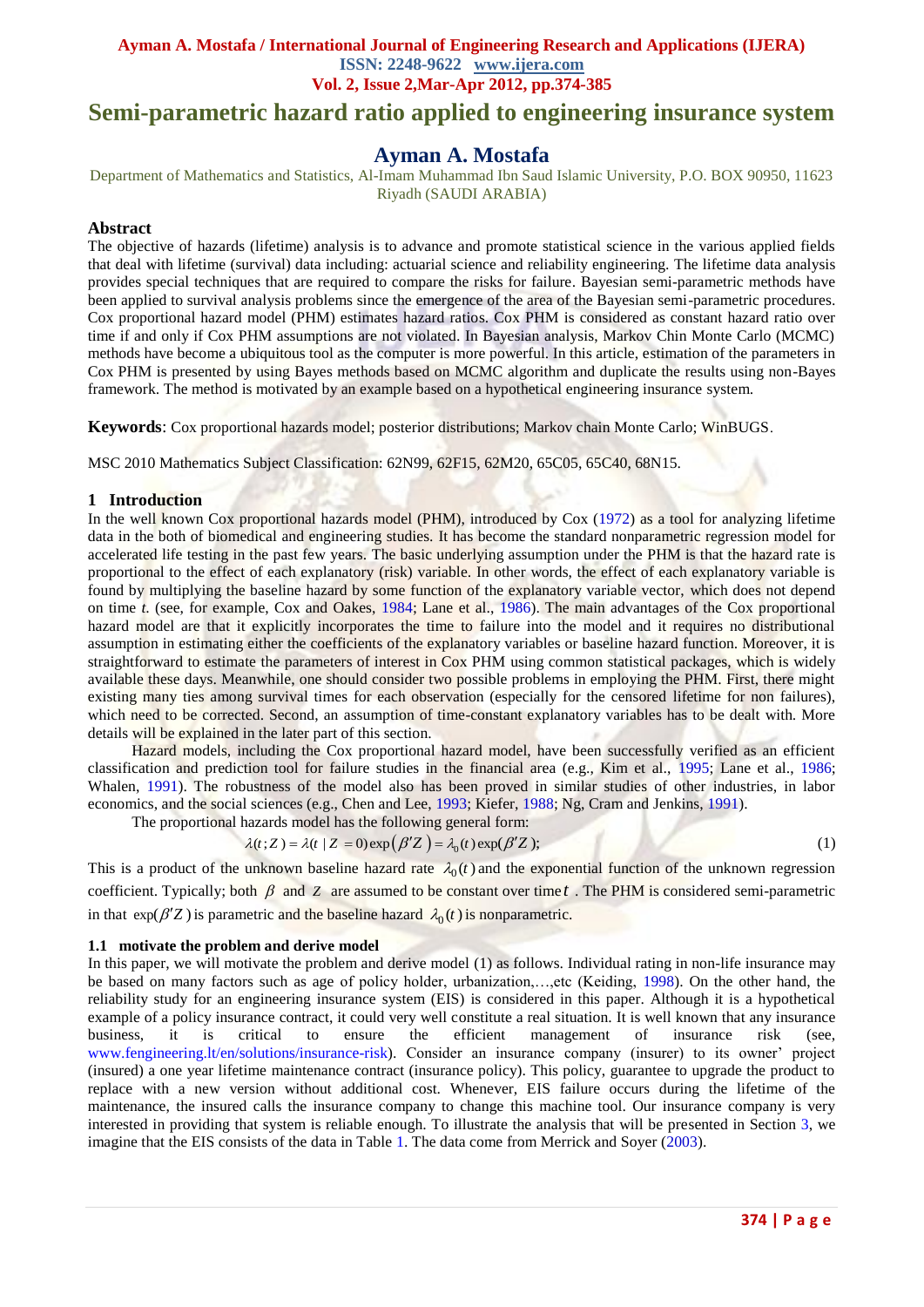The data consist of the failure times of  $i = 1, \ldots, 24$  machine tools and their corresponding explanatory variables are cutting speed (its label is  $Z_{i,1}$ ), feed rate (its label is  $Z_{i,2}$ ), and depth of cut (its label is  $Z_{i,3}$ ). The 24 machine tools used for the cutting were tungsten carbide disposable inserts mounted in a tool holder. A 7.5-horsepower engine lathe equipped with a three-jaw universal chuck and a live center mounted in the tailstock was used to perform the cutting operation. The cutting operations were performed without using cutting fluids. It was pointed out in Merrick and Soyer (2003), the aim of machine tool life modeling is to aid decisions concerning the operation of machine tools. An important decision in the operation of machine tools is when to replace them.

The main goal of the insurance company is to estimate the hazard ratios in order to divide the risk into three parts:

**1)** Lower risk **2)** Intermediate risk **3)** Higher risk This deviation of the risk helps the company to determine the suitable premiums and in the same time the insurance company achieves a reasonable profit. This study clearly constitutes as a real example of EIS. Reliability (survival function) is one of the key quality characteristics of components, products and systems. It cannot be directly measured and assessed like other quality characteristics but can only be predicted for given times and conditions. Its value depends on the use conditions of the product (risk factors) as well as the time at which it is to be predicted. Reliability prediction has a major impact on critical decisions such as the optimum release time of the product, the type and length of warranty policy and associated duration and cost, and the determination of the optimum maintenance and replacement schedules. Therefore, it is important to provide accurate reliability predictions over time in order to determine accurately the repair, inspection and replacements strategies of products and systems.

| <b>Table 1</b><br>The machine tool failure data* |                  |       |         |              |
|--------------------------------------------------|------------------|-------|---------|--------------|
| Machine tool                                     | Tool life (days) | Speed | Feed    | Depth of cut |
| $\mathbf{1}$                                     | 70               | 340   | 0.0063  | 0.021        |
| $\overline{c}$                                   | 29               | 570   | 0.0063  | 0.021        |
| $\overline{\mathbf{3}}$                          | 60               | 340   | 0.0141  | 0.021        |
| $\overline{\mathcal{L}}$                         | 28               | 570   | 0.01416 | 0.021        |
| $\overline{5}$                                   | 64               | 340   | 0.0063  | 0.021        |
| $\boldsymbol{6}$                                 | 32               | 570   | 0.0063  | 0.04         |
| $\overline{7}$                                   | 44               | 340   | 0.01416 | 0.04         |
| $\,8\,$                                          | 24               | 570   | 0.01416 | 0.04         |
| 9                                                | 35               | 440   | 0.00905 | 0.029        |
| 10                                               | 31               | 440   | 0.00905 | 0.029        |
| 11                                               | 38               | 440   | 0.00905 | 0.029        |
| 12                                               | 35               | 440   | 0.00905 | 0.029        |
| 13                                               | 52               | 305   | 0.00905 | 0.029        |
| 14                                               | 23               | 635   | 0.00905 | 0.029        |
| 15                                               | 40               | 440   | 0.00472 | 0.029        |
| 16                                               | 28               | 440   | 0.01732 | 0.029        |
| 17                                               | 46               | 440   | 0.00905 | 0.0135       |
| 18                                               | 33               | 440   | 0.00905 | 0.0455       |
| 19                                               | 46               | 305   | 0.00905 | 0.029        |
| 20                                               | 27               | 635   | 0.00905 | 0.029        |
| 21                                               | 37               | 440   | 0.00472 | 0.029        |
| 22                                               | 34               | 440   | 0.01732 | 0.029        |
| 23                                               | 41               | 440   | 0.00905 | 0.0135       |
| 24                                               | 28               | 440   | 0.00905 | 0.0455       |

 **\*Source**. Merrick and Soyer (2003)

**1.2 PHM for machine tool failure time from non-Bayesian perspective**

In this subsection, we briefly describe the problem and the model structure that we consider throughout the article. We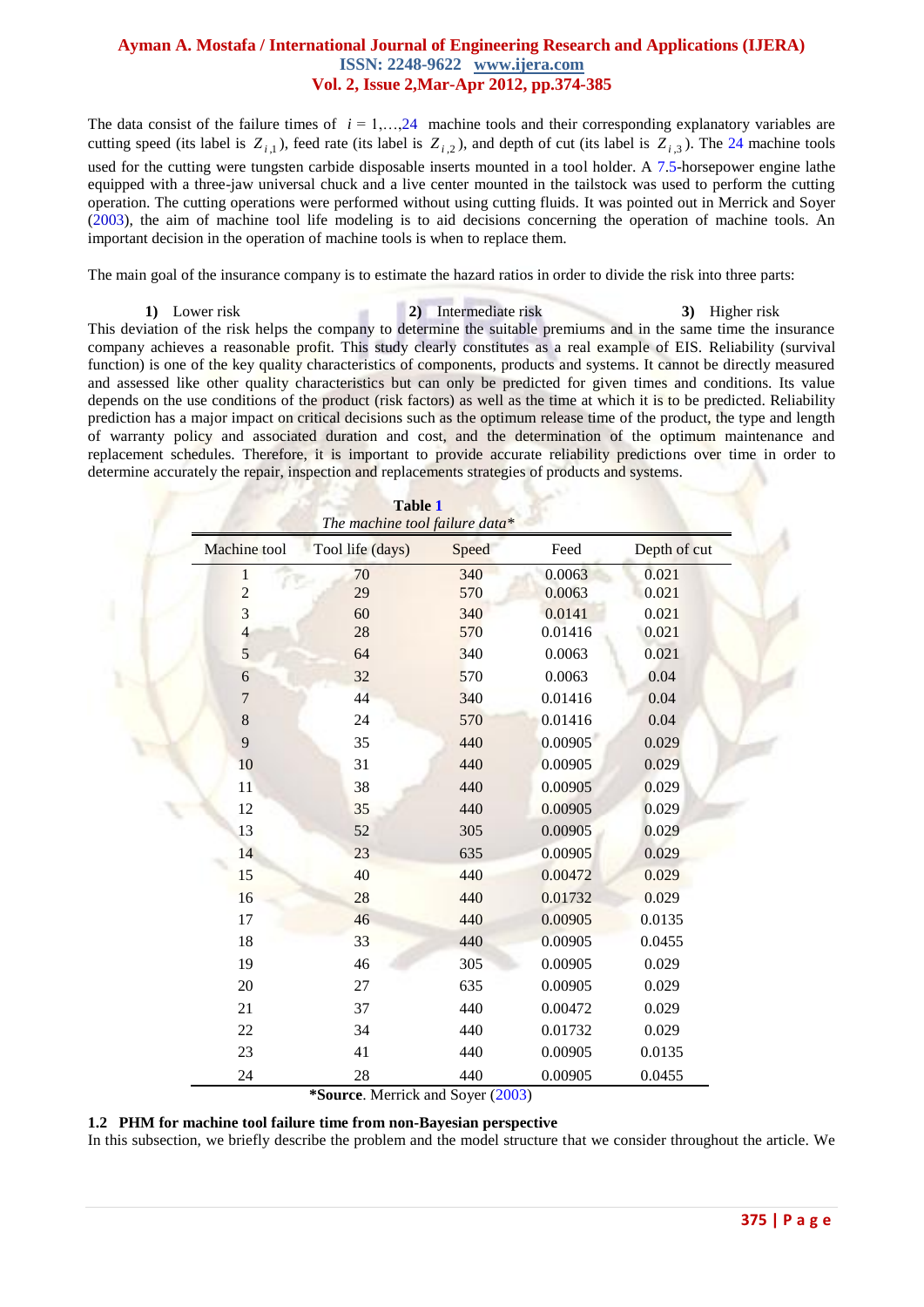follow Merrick and Soyer  $(2003)$  and let  $T_i$  be the life length of the machine tool *i*. Assuming that  $T_i$  is continuous, the failure rate function (failure rate is the [frequency](http://en.wikipedia.org/wiki/Frequency) with which an [engineered](http://en.wikipedia.org/wiki/Engineered) system or [component](http://en.wikipedia.org/wiki/Component) fails, expressed for

example in failures per hour, so it is important in reliability engineering) of the distribution of 
$$
T_i
$$
 is given by\n
$$
\lambda_i(t) = \lim_{\Delta t \to 0} \frac{P(t \leq T_i < t + \Delta t)}{\Delta t} = \frac{f_i(t)}{S_i(t)}\tag{2}
$$

where  $f_i(t)$  is the probability density function of  $T_i$  and

$$
S_i(t) = P(T_i \ge t) = \exp(-\Lambda_i(t))
$$
\n(3)

is the reliability of machine tool *i* at time *t*, with  $\mathbf{0}$  $(t) = \int \lambda_i(u) du$ , *t*  $\Lambda_i(t) = \int \lambda_i(u) \, du$ , the cumulative failure rate. The PHM for the data

in Table 1 is specifying by

y  
\n
$$
\lambda_i(t; Z_i) = \lambda_0(t) \exp \{ \beta_1 \ln Z_{i,1} + \beta_2 \ln Z_{i,2} + \beta_3 \ln Z_{i,3} \}
$$
\n(4)

The PH model is distribution-free requiring only the ratio of hazard rates between two stress levels to be constant with time, i.e., from  $(4)$ 

$$
\text{Hazard Ratio (HR)} = \frac{\lambda_i(t; Z_i)}{\lambda_0(t)} = \exp\left\{\beta_1 \ln Z_{i,1} + \beta_2 \ln Z_{i,2} + \beta_3 \ln Z_{i,3}\right\} \tag{5}
$$

The dependent variable in PHM is time to failure (or survival time) of an observation. For the PHM, the coefficient of each variable is estimated using a partial likelihood method. Then the partial likelihood is maximized with respect to the parameters  $\beta = (\beta_1, \beta_2, \beta_3)$ . In most situations, we are interested in the parameter estimates than the shape of the hazard. The HR (5) , is the relative risk of failure at time *t*. From the interpretation of the model in the previous subsection it is obvious that *β* characterizes the 'effect' of *Z*. So *β* should be the focus of our inference while  $\lambda_0(t)$  is "a nuisance parameter". Given a sample of survival data in Table 1, our inferential problems include:

- 1) Estimate *β* and derive its statistical properties;
- 2) Testing hypothesis H<sub>0</sub>:  $\beta = 0$ ;
- 3) Diagnostics.

Since the baseline hazard  $\lambda_0(t)$  in (5) is left completely unspecified (infinite dimensional), ordinary likelihood methods can't be used to estimate  $\beta$ . In model (4), When  $T_i$  is a machine tool to right-censorship, we observe  $X_i = \min$  $(T_i, C_i)$  and  $\delta_i = I(T_i \leq C_i)$ ; where  $C_i$  is the censoring time and  $I(E)$  indicates, by the values 1 versus 0, whether or not the event *E* occurs. Assume that  $T_i$  and  $C_i$  are independent conditional on  $Z_i$ . Let  $(X_i, \delta_i, Z_i)$   $(i = 1,...,n)$  be independent observations. Andersen and Gill (1982) elegantly proved the asymptotic distribution of  $\hat{\beta}$  by applying martingale theory in the counting process framework. In order to study the properties of the estimator  $\hat{\beta}$ , it is useful to formulate the problem by means of counting processes as follows:

Let us break the time axis (the follow-up time) into a grid of points. Assume the survival time is continuous. We hence can take the grid points dense enough so that at most one death can occur within any interval. Let  $dN_i(t)$  denote the indicator for the *i*<sup>th</sup> individual being observed to die in [*t, t* + *t*), such that  $dN_i(t) = I(X_i \in [t, t + \Delta t), \delta_i = 1)$ 

$$
dN_i(t) = I(X_i \in [t, t + \Delta t), \delta_i = 1)
$$

Let  $Y_i(t)$  denote the indicator for whether or not the *i*<sup>th</sup> individual is at risk at time *t*, such that  $Y_i(t) = I(X_i \ge t)$ . Let

dN (t) = 
$$
\sum_{i=1}^{n} dN_i(t)
$$
 denote the number of failures for the whole sample that occur in [t, t + t). Since, it is assumed

that *t* is sufficiently small, so  $dN(t)$  is either 1 or 0 at any time *t*. The question now is, among  $Y(t) = \sum_{i=1}^{n} Y_i(t)$  $\sum_{i=1}^{n} Y_i$  (*t* 

individuals, what is the probability that the observed failure happened to the *i*<sup>th</sup> machine tool (who is actually observed to fail at a point time *t*) rather than to the other machine tool. The estimation for  $\beta$  is the answer of that question. Parameter estimates in the Cox PHM are obtained by maximizing "the partial likelihood function", which derived by Cox (1975) derived the to be as

$$
PL(\beta) = \prod_{i=1}^{n} \prod_{\{\text{all grid points } t\}} \left[ \frac{\exp\{\beta' Z_i(X_i)\}}{\sum_{\ell=1}^{n} \exp\{\beta' Z_{\ell}(X_i)\}} \right]^{dN_i(t)}
$$
(6)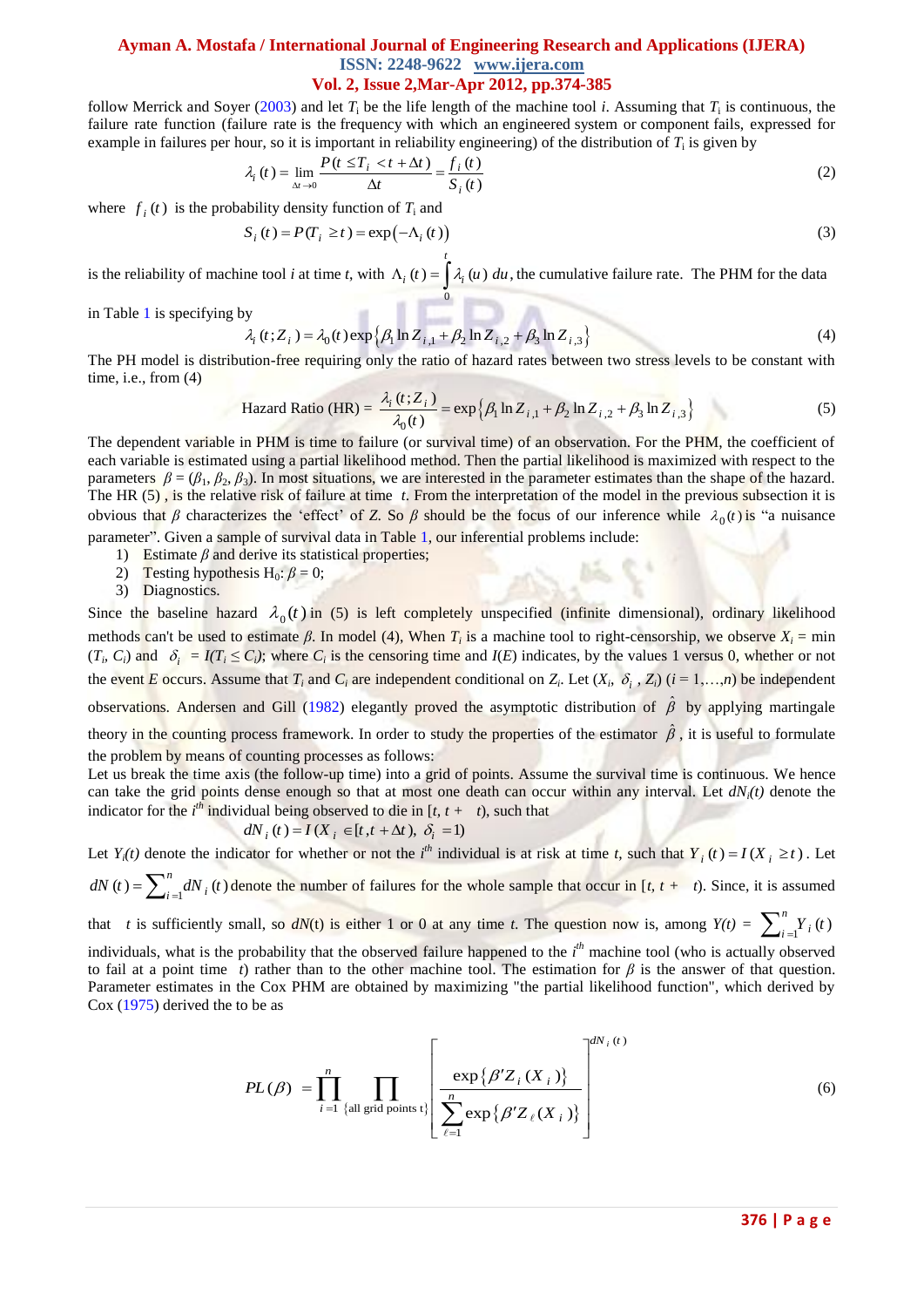## **Ayman A. Mostafa / International Journal of Engineering Research and Applications (IJERA) ISSN: 2248-9622 www.ijera.com**

$$
\text{Vol. 2, Issue 2, Mar-Apr 2012, pp.374-385}
$$
\n
$$
PL(\beta) = \prod_{i=1}^{n} \left[ \frac{\exp\{\beta' Z_i(X_i)\}}{\sum_{\ell=1}^{n} Y_i(X_i) \exp\{\beta' Z_{\ell}(X_i)\}}
$$

where  $R_i(X_i)$  is the risk set, i.e., the set of indices corresponding to individuals at risk and uncensored at time  $X_i$ . The corresponding score function is:

$$
U(\beta) = \frac{\partial}{\partial \beta} \log PL(\beta) = \sum_{i=1}^{n} \delta_i \left\{ Z_i(X_i) - \frac{S^{(1)}(\beta, X_i)}{S^{(0)}(\beta, X_i)} \right\}
$$
(7)

where  $S^{(0)}(\beta, X_i) = \sum_{\ell \in R_i(X_i)} \exp \{ \beta' Z_{\ell}(X_i) \}$  and  $S^{(1)}(\beta, X_i) = \sum_{\ell \in R_i(X_i)} Z_{\ell} \exp \{ \beta' Z_{\ell}(X_i) \}$ .

The maximum partial likelihood estimator  $\hat{\beta}$  is the solution to  $U(\beta) = 0$ . Tsiatis (1981) prove that  $\overline{n}(\hat\beta-\beta_0)$  converges to multivariate normal distribution (with mean Zero and variance  $I^{-1}(\beta)$  ) where

$$
I = -E \left[ \frac{\partial^2}{\partial \beta \partial \beta'} \log PL(\beta) \right]
$$

Johnsen (1983) demonstrated that the partial likelihood (6) may be viewed as a "profile likelihood" in which the unknown baseline function  $\lambda_0(t)$  is replaced in the total likelihood by a nonparametric maximum likelihood estimate. The PHM assumes that the effects of the  $ln Z_i = (ln Z_{1,i}, ln Z_{2,i}, ln Z_{3,i})$  on hazard ratio are constant over time. In other words, it assumes that the hazard for one firm is a fixed proportion of the hazard for any other firm in the study. However, according to Atta and Sözer (2007), ignoring the non-proportional hazards in an analysis can lead us to incorrect results. For this reason, with applying the model (5) to the failure data in Table 1, one should first check the proportional hazards assumptions. The structure of this paper is as follows. Section 2, will present a Bayesian semiparametric PHM to analyze machine tool failures in Table 1.

Section 3 shows how the method can be adapted reanalyzed using the classical or non-Bayesian (frequentist) approach and then turn to apply the Bayesian approach using WinBUGS software. The paper concludes with a discussion.

#### **2 The proportional hazards model and Bayes structure**

In the statistical literature many methods have been presented to deal with PHM with censored observations, both within the Bayesian and non-Bayesian frameworks, and such methods have been successfully applied to, e.g., reliability problems. Also, in reliability theory it is often emphasized that, through shortage of statistical data and possibilities for experiments, one often needs to rely heavily on judgments of engineers, or other experts, for which means Bayesian methods are attractive. It is therefore important that such judgments can be elicited easily to provide informative prior distributions that reflect the knowledge of the engineers well. In this Section, we will review the Cox PHM from Bayesian point of view.

#### **2.1 Application of martingales in the PHM**

The usage and success of Cox PHM are now a big achievement for the analysis of survival time data with covariates (Lawless, 1982). It turned out that the martingale concept had an important role to play in Cox model. Counting processes provided a natural framework in which to study the phenomenon and research activities in this area were already on the agenda, as exemplified above. In the original article for Cox (1972), he used a factor of the full likelihood, which he later justified and termed partial likelihood in Cox (1975), to estimate *β*. It soon became apparent that the Cox model could be immediately applied for the recurrent event intensity, and Johansen's (1983) derivation of Cox's partial likelihood as a profile likelihood also generalized quite easily. The analysis of counting process data, including survival data, is usually based on the modeling of the intensity.

Andersen and Gill (1982) extended (2.3) to the counting process framework and gave elegant martingale proofs for the asymptotic properties of the associated estimators in the models try to fit models for survival data. Others that have contributed to establishing asymptotic results for the model are Tsiatis (1981) and Næs (1982). If we have  $n = 24$ machine tools under investigations, for the machine tool *i*,  $i = 1,...,24$ ;  $I_i(t)$  is the intensity process for a counting process given covariate vector  $Z_i = (Z_{i,1}, Z_{i,2}, Z_{i,3})$ , and  $Y_i(t)$  is the at risk indicator, i.e., the set of subjects still at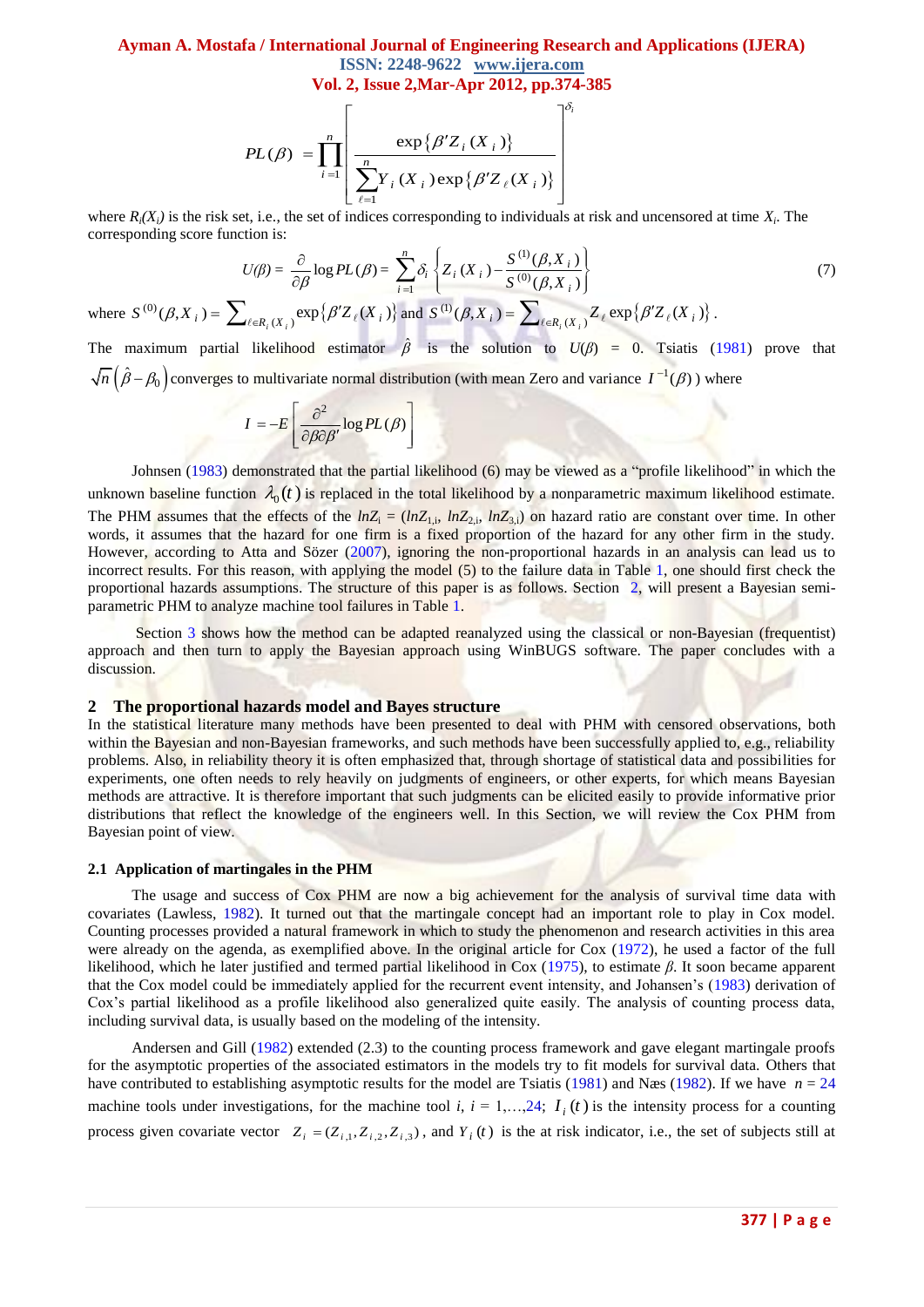risk at the time,  $T_i$ , of failure for subject  $i$  (i.e., alive and uncensored at time point just before time  $t$ ), furthermore, we observe process  $N_i(t)$ , to count the number of failures which occurred in the interval [0,  $t$ ]. That process is constant and equal to zero between failures and jumps one unit at each failure time. Hence, the rate of a new failure is then seen to be  $I_i(t) = Y_i(t)\lambda(t | Z_i)$ . The intensity  $I_i(t)$  may be characterized as the probability that the event of interest occurs in the small time interval  $[t, t + dt)$ , given that it has not happened before. This gives approximately

$$
dN_i(t) \approx \lambda(t \mid Z_i)dt = \lambda_0(t) \exp[\beta' Z_i] = I_i(t)
$$
\n(8)

where  $dN_i(t)$  is the increment of  $N_i(t)$  over the small interval  $[t, t+dt)$  (i.e., number of observed failures occurring in  $[t, t+dt)$ ). Hence  $I_i(t)$ , is multiplicative intensity which can be modeled by

$$
I_i(t) = Y_i(t)\lambda(t | Z_i) = Y_i(t)\lambda_0(t) \exp[\beta' Z_i],
$$
\n(9)

where the intensity process is a product of an observed process and an unobserved function. Hence the intensity process for  $N_i(t)$  under model (4) is:

$$
I_i(t)dt = Y_i(t) \exp(\beta' Z_i) d\Lambda_0(t)
$$

where  $d\Lambda_0(t)$  represents the instantaneous probability that the subject at risk at time *t* has an event in the next time interval  $[t, t + dt)$ . As pointed out by Clayton (1991; 1994), it turned out that the martingale theory was of fundamental importance.

Suppose that the machine tools were followed to death or censored in a study. Thus we have observed data Suppose that the machine tools were followed to death or censored in a study. Thus we have observed data  $D = \{N_i(t), Y_i(t), Z_i; i = 1, 2, ..., n\}$  and we have unknown parameters  $\beta$ ,  $\Lambda_0(t)$ . Under non-informative censoring,

the likelihood of the data factorizes, with one term depending only on the censoring process and the second term:  

$$
L_i(D \mid \beta, \Lambda_i(t)) = \exp\left(-\int_{t \ge 0} I_i(t)dt\right) \prod_{t \ge 0} [I_i(t)]^{dN_i(t)}; i = 1, 2, ..., n.
$$
 (10)

Hence, according to the probability model under consideration, the variables *D* have their joint distribution given by

$$
L(D \mid \beta, \Lambda(t)) = \prod_{i=1}^{n} L_i(D \mid \beta, \Lambda_i(t))
$$
\n(11)

Following the counting process notation introduced above, for machine tool  $i$  ( $i = 1, 2, \ldots, n$ ) represent the process counting the failures occurring up to time *t*, while  $dN_i(t)$  is a small increment of  $N_i(t)$  over the interval [*t*,  $t + dt$ ).  $N_i(t)$  and  $dN_i(t)$  equal 1 if the event occurs in [0, *t*) and [*t*,  $t + dt$ ), respectively, and 0 otherwise. Under noninformative censoring, the observed counting process likelihood is proportional to (10) is following a Poisson form. Though  $dN_i(t)$  is at most one for all *i*,*t*; the infinitesimal counting process increments,  $dN_i(t)$ , contribute to the likelihood just as with independent Poisson random variables with means  $I_i(t)dt$  over the interval  $[t, t+dt)$ . Defining the model in this framework allows the intensity to be regarded as constant in that interval (Clayton, 1991). For efficient posterior computations, we implement a data augmentation approach based on the consideration that  $dN_i(t)$  are independent Poisson random variables under the likelihood expression (11), i.e.

$$
dN_i(t) \sim \text{Poisson}\left(I_i(t)dt\right) \tag{12}
$$

After *D* is observed, our interest turns to the posterior distribution  $P(\beta, \Lambda_0(t) | D)$ . Baye's Theorem tells us that  $P(\beta, \Lambda_0(t)|D) \propto P(D, \beta, \Lambda_0(t))$ . Thus, whole probability model can now be expressed as the joint posterior distribution of the model parameters according to the Bayesian approach, i.e.<br> $P(\beta, \Lambda_0(t) | D) \propto L(D | \beta, \Lambda_0(t)) P(\beta) P(\Lambda_0(t))$ (13)

The focus is on inference for 
$$
\beta
$$
. Another quantity of interest is the baseline hazard function,  $\Lambda_0(t)$  which is best viewed as a process over time. As (13) has a complicated form, it is most conveniently summarized using simulation. Thus might be accomplishing using Gibbs sampler. Implementing a Gibbs sampler coded from scratch would require us to identify and then construct an effective simulation method for each of the two related full conditional posterior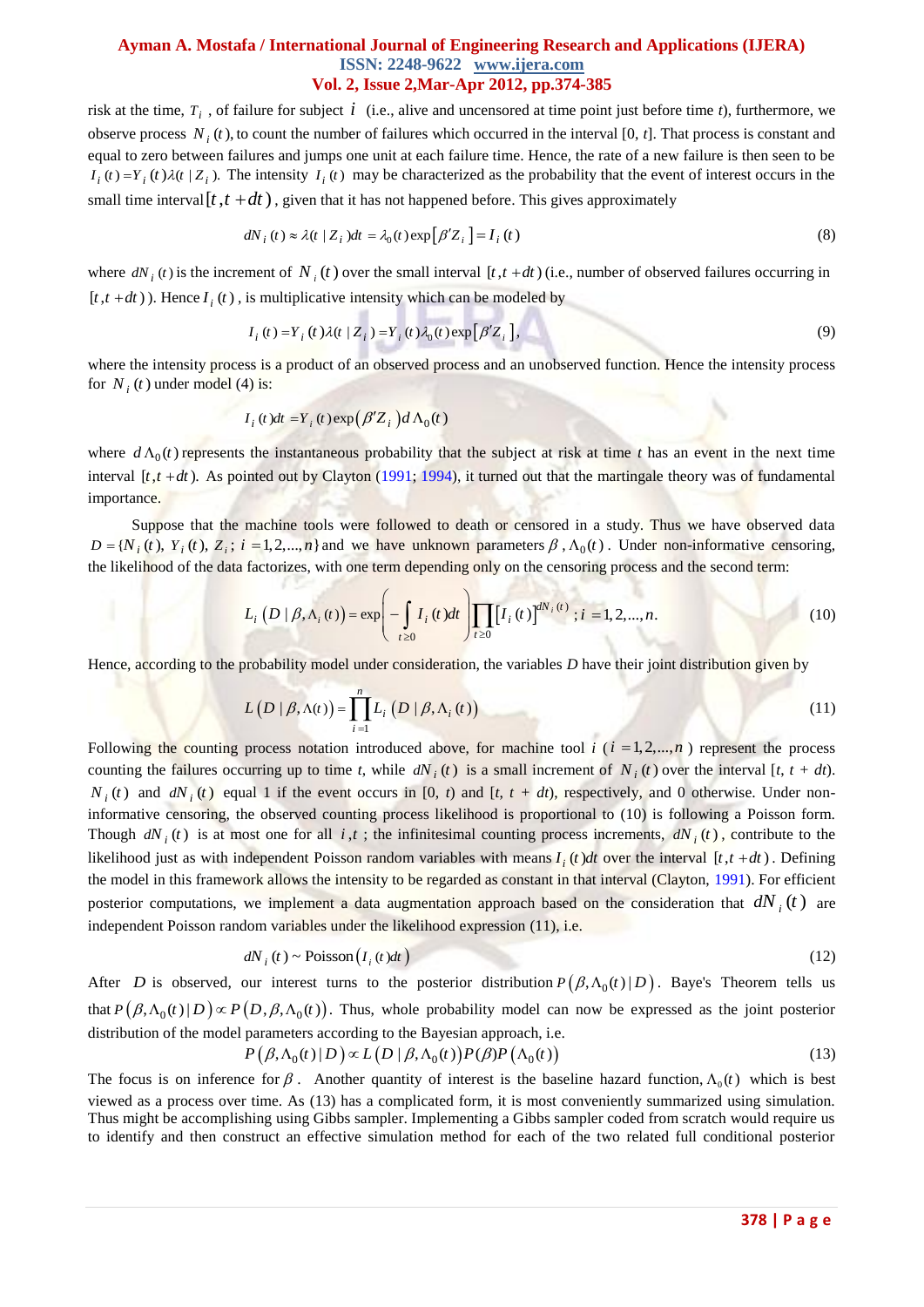distributions, namely  $P(\beta|D, \Lambda_0(t)), P(\Lambda_0(t)|D, \beta)$ . The Cox's partial likelihood (6) can be viewed as a limiting case of the marginal posterior of *β* in the Cox model with a gamma process prior on the cumulative baseline hazard (See Chapter 3.2.3, Ibrahim et al., 2001).

#### **2.2 Prior specification and inference**

The primary motivation of using Bayesian statistics in reliability analysis is the ability to incorporate prior knowledge with limited testing results in a formal procedure. This idea is particularly suitable for high reliable systems, which cannot afford enough samples to meet the confidence requirement in reliability demonstration test. The problem of appropriate choice of prior distribution is the central one confronting the reliability users of Bayesian methods. Specifying the model (13) described above will allow us to make use of a user-friendly package for Gibbs sampling such as WinBUGS (see, e.g., Lunn et al., 2000; Spiegelhalter et al., 2003). In WinBUGS, we assigned a priori distributions to the coordinates of *β* using independent normal distributions with mean Zero and a large variance such as 10,000. This reflects our lack of knowledge the risk factors would increase or decrease failure time. Approaches for modeling the prior belief for the baseline cumulative failure rate  $\Lambda_0(t)$  will be adopted to be the gamma process in our analysis, which was suggested by Kalbfleisch (1978); hence we let

$$
\Lambda_0(t) \sim GP\left(c_0\Lambda^*(t), c_0\right);
$$

where  $\Lambda^*(t)$  is the mean of the process such that  $\Lambda^*(t)$  is increasing function with  $\Lambda^*(t) = 0$  and  $c_0$  is a specification of weight or confidence attached to that guess (a weight parameter of the mean (Ibrahim et al., 2001)). Kalbfleisch (1978) showed that if  $c_0 \approx 0$ ; then the likelihood (13) is approximately proportional to the partial likelihood (6), whereas  $c_0 \to \infty$ , the limit of the likelihood when the Gamma process is replaced by  $\Lambda^*(t)$ . In general,  $\Lambda^*(t)$  is taken to be a known parametric function, such as exponential or Weibull distribution. For example, if specified vector of hyper-parameters. The values of the hyper-parameters should be carefully selected to avoid a convergence problem or

floating problem in MCMC sampling.

#### **3 Comparing Bayesian and non-Bayesian frameworks results for EIS**

To compare between Bayesian and non-Bayesian (frequentist) results in fitting hazard ratio (5), our basic strategy in this Section will be devoted to find the parameters of interest in Cox PHM from non-Bayesian approach and then turn to obtain the posterior distribution of the regression parameters and the survival function using a combination of recent Monte Carlo methods. We will use the dedicated Bayesian software WinBUGS that implement MCMC methodology. BUGS is an acronym for ‗**B**ayesian inference **U**sing **G**ibbs **S**ampling'. Gibbs sampling is a specific MCMC method. The Gibbs sampler yields a Markov chain whose stationary distribution is the posterior distribution. An illustrative analysis within the data analyzed by Merrick and Soyer (2003), listed in Table 1 as reported at the end of Section 1, consist of 'the time to occurrence failure' for each machine in 24 ones. The dimension of covariate vector is 3 with  $Z_i = (Z_{i,1}, Z_{i,2}, Z_{i,3})$ ;  $Z_{i,1}$  is the cutting speed,  $Z_{i,2}$  is the feed rate and  $Z_{i,3}$  is the depth of cut. Moreover, we show how the output of the MCMC algorithm can be used to obtain draws from the posterior of parameter distributions.

## **3.1 Application to an engineering insurance system using frequentist statistics**

First, the Cox PH model is fitted to the data in Table 1. The Global Null Hypothesis: *β* = 0 (the null hypothesis is that none of the risk factors has a statistically significant influence on the hazard rate (4)). Three statistical testing procedures, Likelihood ratio test, Score, and Wald, were applied. The results showed that there is a less than 0.01% (which is highly significant) chance that one will make a faulty rejection of the null hypothesis. So, the data strongly suggests that the hazard rate is dependent on the selected risk factors (cutting speed, feed rate and depth of cut). Thus we conclude that the three explanatory variables are needed to adjust the lifetime test. The results of the Cox PH model are summarized in Table 2, giving the estimators of hazard ratios for each covariate and their confidence intervals and its *p*-value from the likelihood ratio test.

| Table 2                                                               |        |       |                      |                                    |          |                     |
|-----------------------------------------------------------------------|--------|-------|----------------------|------------------------------------|----------|---------------------|
| Cox's proportional hazards analysis for the machine tool failure data |        |       |                      |                                    |          |                     |
|                                                                       |        | SЕ    | <i>p</i> -value      | 95% conf. interval<br>Hazard ratio |          |                     |
| ln Z1                                                                 | 12.131 | 2.542 | $1.3 \times 10^{-6}$ | 185519.329                         | 1272.064 | $2.706\times10^{7}$ |
| ln <sub>Z</sub> 2                                                     | 1.975  | .746  | 0.005625             | 7.209                              | 1.671    | 31.097              |
| ln <sub>Z3</sub>                                                      | 3.001  | .899  | 0.000935             | 20.101                             | 3.449    | 117.146             |

**Table** 2

A point estimate of the effect of  $\beta$  is provided in the Hazard ratio (the slope of the lifetime curve that is a measure of how rapidly machine tools are failing) is given column 5 in Table 2. The cutting speed, the feed rate and the depth rate are the three covariates that shows a statistically significant impact on the reliability (survival) at the level of  $\alpha = 0.05$ . Thus, after the final model of significant explanatory variables was created, it was necessary to validate the proportional hazards assumption. The proportional hazards model hypotheses are tested for each covariate based on scaled Schonfeld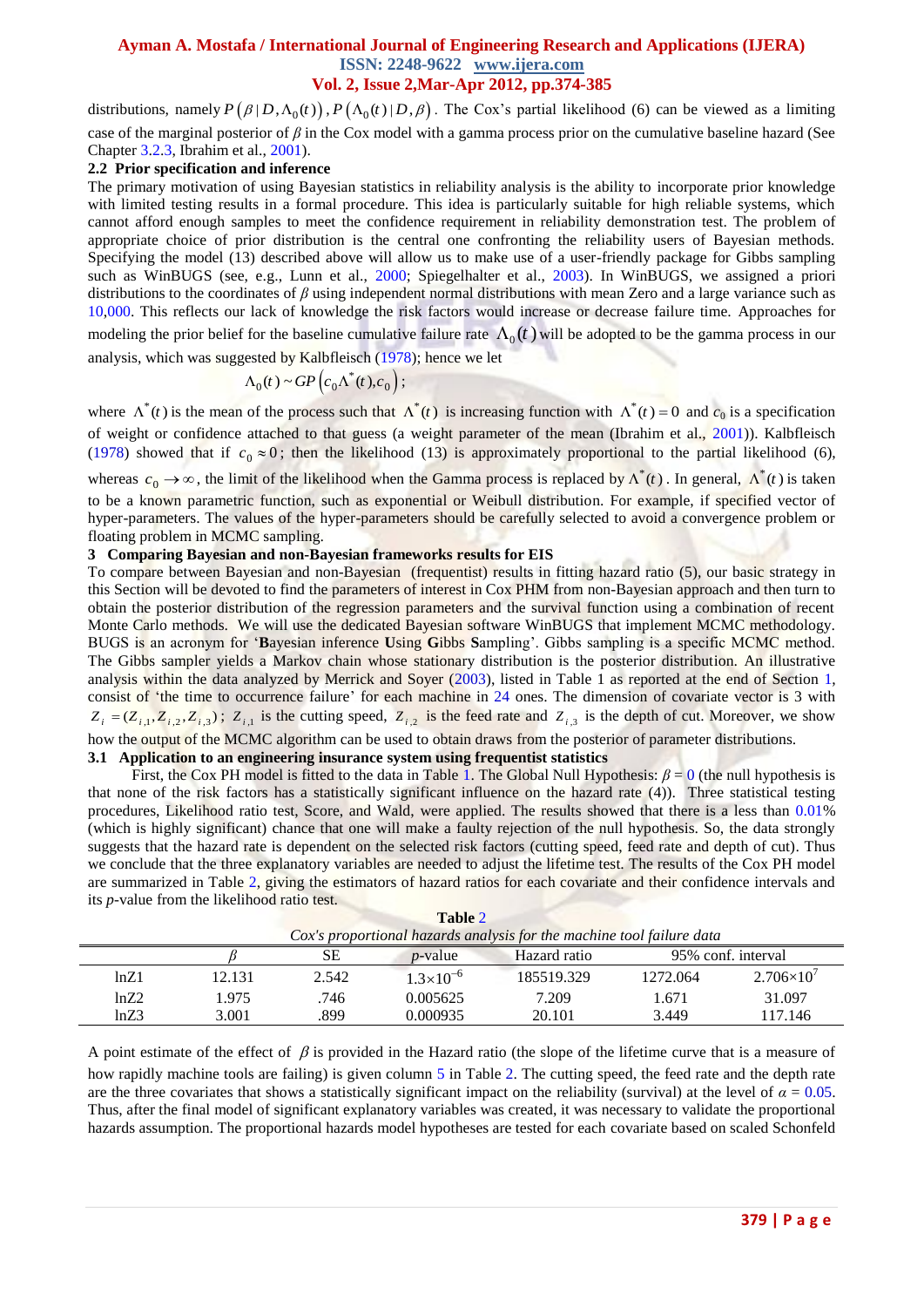residuals (see, Therneau and Grambsch, 2000). In Figure 1 the plot of scale residuals are given against order time along with spline smooth together 95% confidence intervals. The broken lines represent  $\pm$  2-standard-error envelopes around the fit. The plot does not show a strong trend along the original time variable and the systematic departures from a horizontal line are indicative of non-proportional hazards. Furthermore, the proportional hazards assumption was assessed by the Score test, in Table 3; the first column is the correlation of the scaled Schoenfeld residuals with the time variable. The second column is the test statistic defined previously. The global test is to test simultaneously all the slopes are zero. All the *p*-values are fairly large, indicating that the slopes are zero. In conclusions, through the model diagnostics, we find that the model (4) considered fits the data in Table 1 very well.

| Table 3<br>Score test of proportional hazards assumptions |           |            |                 |  |  |
|-----------------------------------------------------------|-----------|------------|-----------------|--|--|
| Variables                                                 | Rho       | Chi-Square | <i>p</i> -value |  |  |
| $ln Z$ 1                                                  | 0.0271    | 0.016      | 0.899           |  |  |
| $ln Z$ . 2.                                               | $-0.2395$ | 1.049      | 0.306           |  |  |
| $lnZ_3$<br>Global                                         | 0.1865    | 0.694      | 0.405           |  |  |
| test                                                      |           | 2.376      | 0.498           |  |  |

**Fig**.1

*A graphical assessment of the proportional hazards assumption: Plots of scaled Shoenfeld residual against ordered time with a spline smooth for the three covariates.*



Influential observations can be detected by investigating the so-called "DfBeta", diagnostics, of estimated changes in the regression coefficient upon deleting each observation in turn; that can computed for each subject and covariate. This statistics measures the change in regression coefficient of the corresponding covariate, if a machine is left out from model estimation. If this value is high (positive or negative), the machine has more influence on the results than other machines. Investigation of the characteristics of such machine could lead to the detection of new risk factors. Plotting the DfBeta values for each covariate against machine tool as shown in Figure 3, we learn that, there are not any machine tool has noticeably identified as influential point. The martingale residual plot to check functional form of the covariate is plotted in Figure 4, for the three diagnostic factors. Figure 4 indicates a linear form seems appropriate for the three covariates, hence a dichotomized transformation of any covariates not needed (i.e., there is no evidence of nonlinearity here)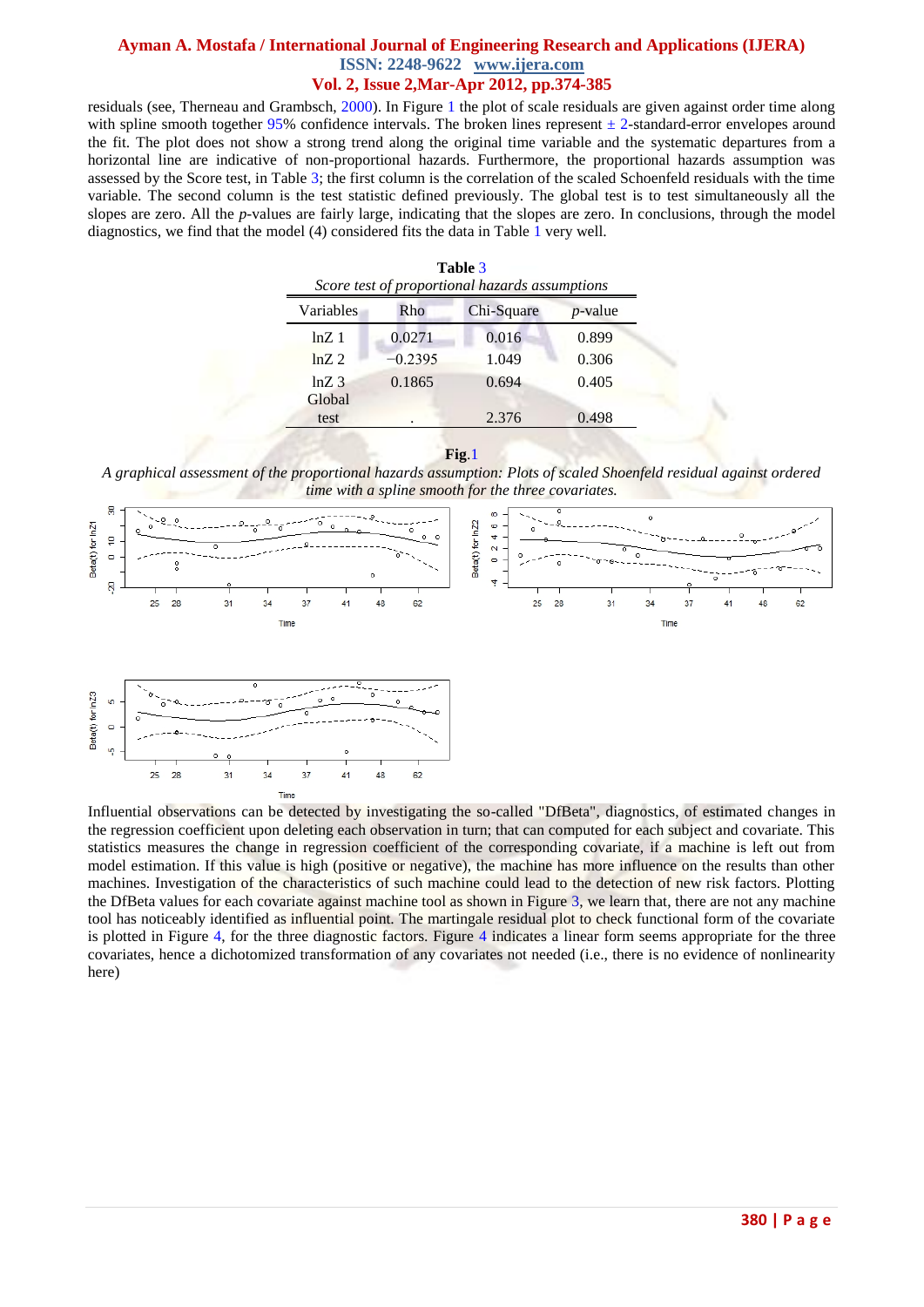**Fig**. 3

*Index plots of DfBeta for the Cox regression of time to failure on lnZ1, lnZ2 and lnZ3*





 $ln<sub>Z</sub>3$ 

As discussed above, the Cox PHM evaluates risk factors to determine the magnitude and significance of their effects on failure time. Here, we reanalyze the data listed in Table 1 using WinBUGS software. Given the model assumptions, this program performs the Gibbs sampler by simulating from the full conditional distributions. The Bayesian estimators were obtained through the implementation of the Gibbs sampling scheme described in Section 2. We implemented 40,000 iterations of the algorithm and described the first 1,000 iterations as a burn-in. Spiegelhalter et al., (2003), the BUGS team, use the idea of parallel multiple chains to check the convergence of the Gibbs sampler, we used 2 chains, as shown in Figure 5.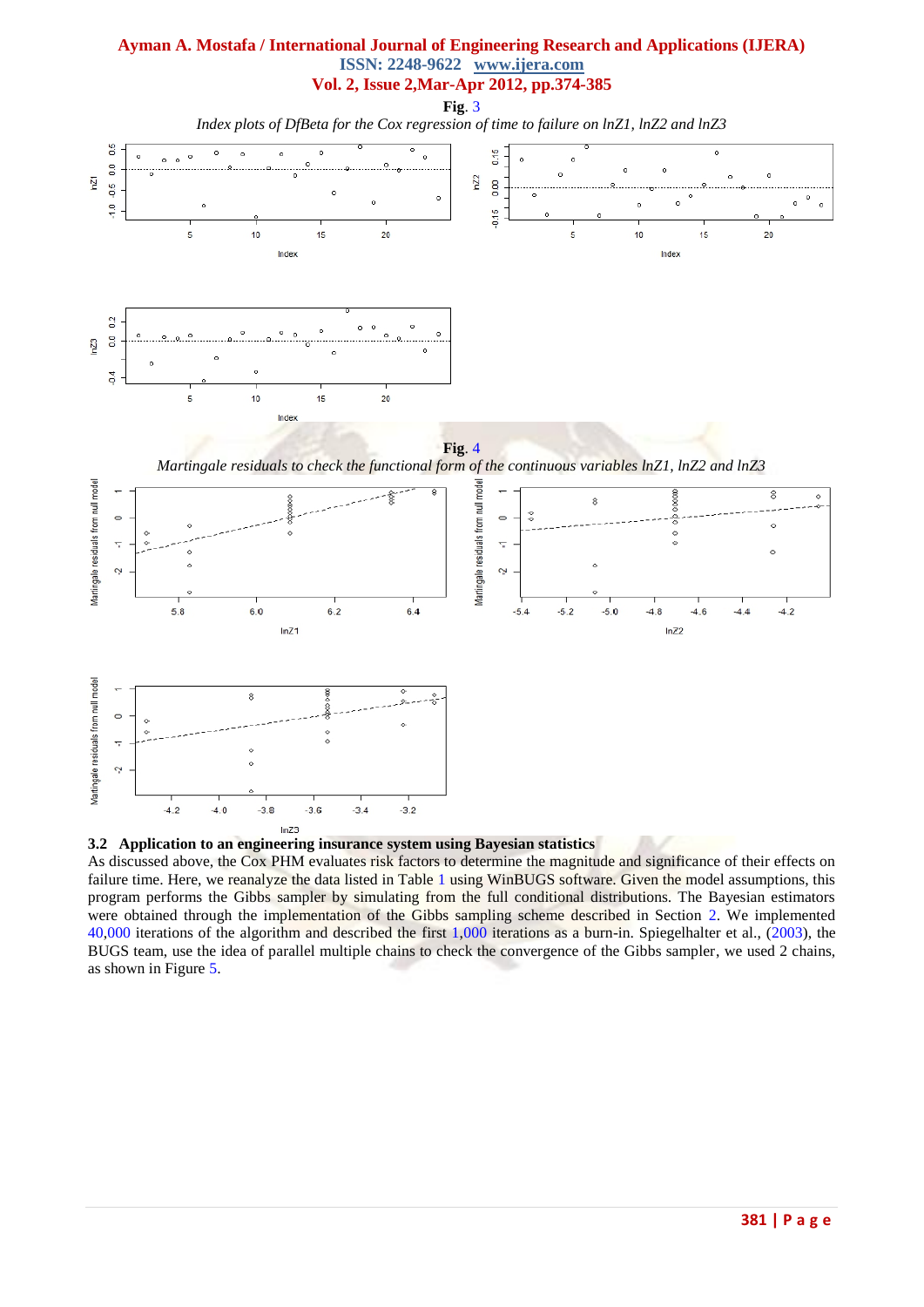#### **Ayman A. Mostafa / International Journal of Engineering Research and Applications (IJERA) ISSN: 2248-9622 www.ijera.com**

**Vol. 2, Issue 2,Mar-Apr 2012, pp.374-385**



The fully quantitative monitoring of parallel multiple chains was first proposed by Gelman and Rubin (1992a, b). The chains should start from over-dispersed initial values to ensure good converge of parameter space. To generate the Gibbs posterior samples in the previous section, we choose to use two parallel chains. Hence, once convergence has been achieved, 40,000 observations are taken from each chain after the burn-in period to reach our goal of 80,000 observations. The BUGS software offers also a graph of the autocorrelation function (ACF) of the iterations to the 50 lag for each chain independently (Figure 5). The autocorrelation plot in Figure 5 illustrates such dependence between successive observations, which appears to die out before lag 40. This indicates fairly rapid mixing and thus good convergence of the parameter space with a reasonably small number of iterations. As a result of thumb if the autocorrelations are needed to get rid of the dependence structure, but from (Figure 6), we can be reasonably confident that convergence of  $\beta$  has been achieved (the two chains appear to be overlapping one another) and thus the convergence looks reasonable. Finally, all the hyper-parameters of the model showed an acceptable convergence to the stationary distribution both with graphical tests, like the one in Figure 6, and with statistical tests like the Geweke one and the Raftery and Lewis test.

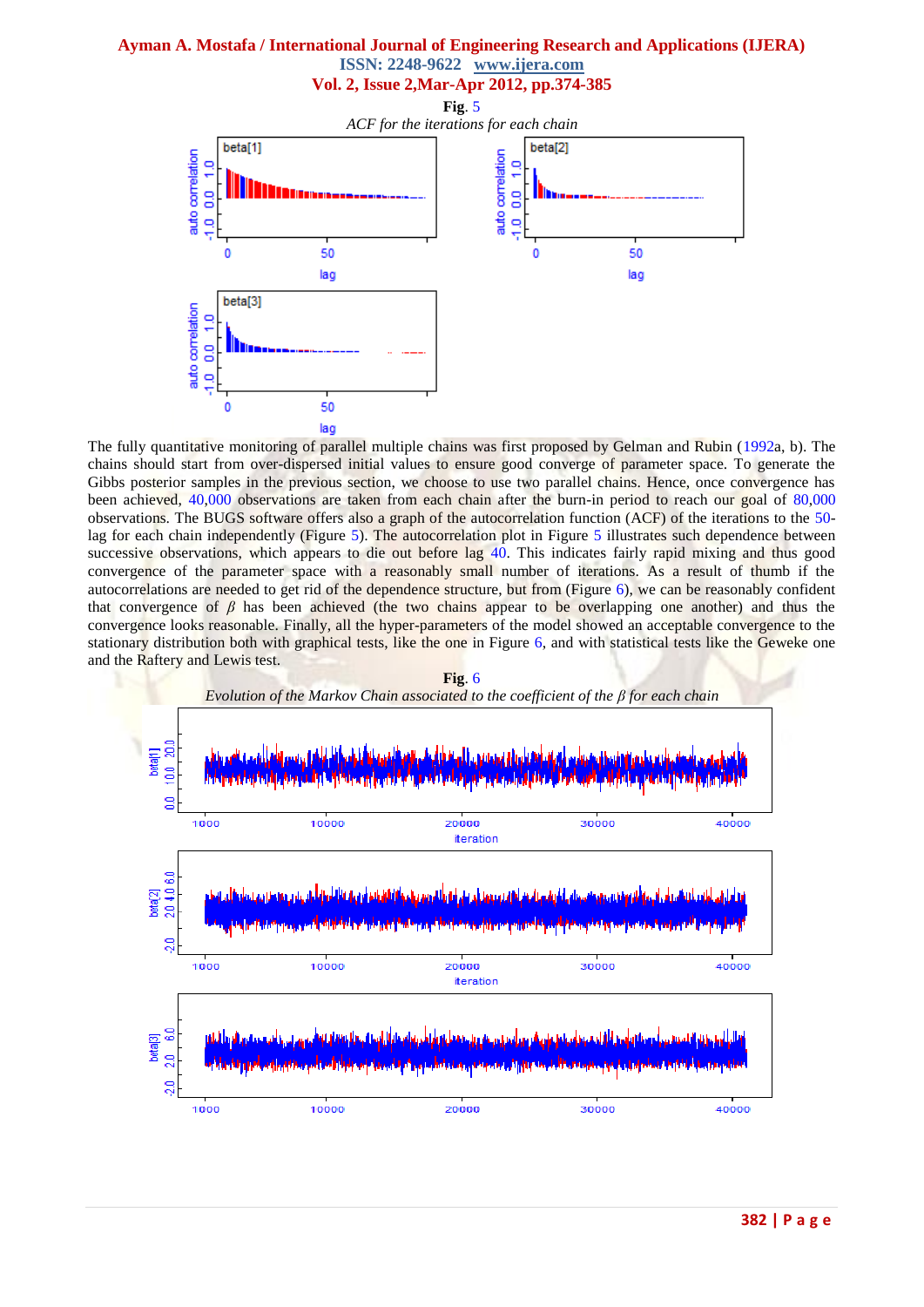In Table 4, 2.5% and 95.5% correspond to the respective posterior percentiles of *β* is obtained. Therefore, the 95% credible interval for  $\beta_1$  is thus (7.89, 18.08), and the mass for the posterior distribution of  $\beta_1$ ,  $\beta_2$ ,  $\beta_3$  are to the left of zero, indicating  $Z_{i,1}, Z_{i,2}, Z_{i,3}$  have pronounce effect. This can be further illustrated in a plot of the marginal posterior density of *β* as shown below in Figure 7. When comparing Table 4 with Table 2, we draw the same conclusions about the parameter of interest.

| Posterior summary: ETS lifetime parameters |        |                                |                                     |        |  |  |
|--------------------------------------------|--------|--------------------------------|-------------------------------------|--------|--|--|
| Average                                    | SЕ     | 25 <sup>th</sup><br>percentile | $79.5^{\text{th}}$ 1.<br>percentile | Median |  |  |
| 12.66                                      | 2.606  | 7.89                           | 18.08                               | 12.6   |  |  |
| 2.062                                      | 0.7637 | 0.6253                         | 3.599                               | 2.036  |  |  |
| 3.145                                      | 0.912  | .4                             | 4.965                               | 3.135  |  |  |
|                                            |        |                                | Table 4.                            |        |  |  |

**Fig**. 7 *Estimated marginal density for* 

The posterior predictive distribution of the reliability of a given machine tool at defined mission times are shown as Box



plot in Figure 8 the semi-parametric model (4). The new machine tool is predicted to operate with a cutting velocity of 440 fpm, a feed rate of .00472 ipr, and a .029-inch depth of cut.



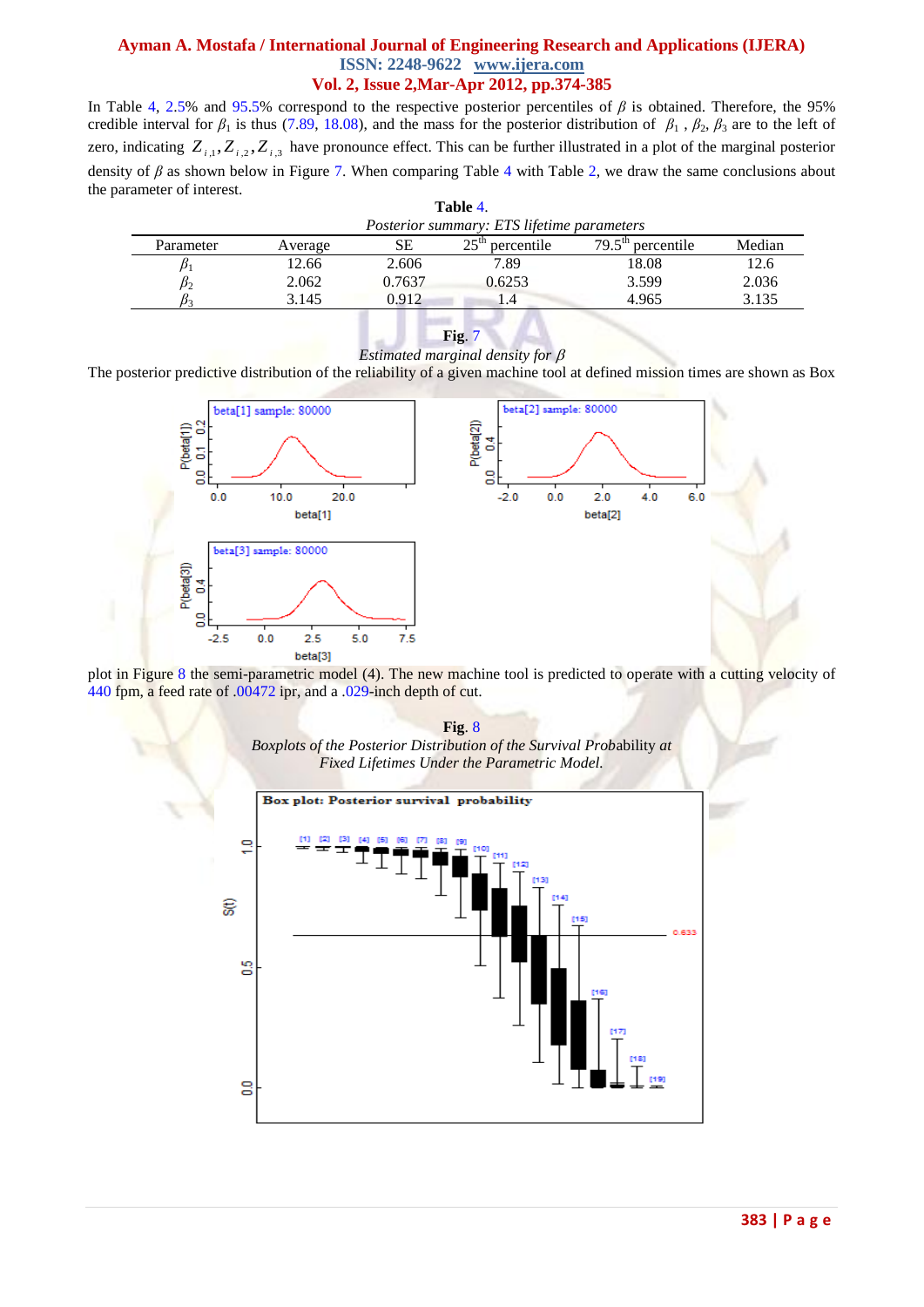#### **4. Conclusion and recommendation**

Hazard ratios are a specific type of relative risk that is calculated using a statistical technique known as lifetime data analysis. The proportional hazard model in lifetime analysis was proposed by Cox (1972) is an ideal tool for formulating the relationship between event risks and their associated factors. When the underlying data is properly formatted, the estimated parameters, or coefficients, of the model provide intuitive measurements of risk variations for a given factor. This evaluation will very useful for any insurance company to determine its premiums in the insurance process based on these methods. We have used a semi-parametric model for survival populations based on the Cox proportional hazard model from both non-Bayesian and Bayesian perspectives. Such analysis was inconceivable only a few years ago. But now, with the great increase in computational power and memory capabilities of new computers, the analysis of these kinds of models is not only possible but advisable because they can better explain the relationship between the dependent variable and risk factors.

#### **Acknowledgements**

This research was supported by (Project #321212 through Deanery of Academic Research Fund), awarded to (Faculty of Sciences) in the Population Research Unit at The University of Al-Imam Muhammad Ibn Saud Islamic by Deanery of Academic Research.

#### **References**

- [1] Andersen, P. K. and Gill, R. D., (1982). Cox's regression model for counting processes: A large sample study. Annals of Statistics, 10, 1100–1120.
- [2] Ata, N. and Sözer, M. T., (2007). Cox regression models with nonproportional hazards applied to lung cancer survival data. Hacettepe Journal of Mathematics and Statistics. 36, 2, 157-167. Available [http://www.mat.hacettepe.edu.tr/hjms/english/issues/vol36\\_2.html](http://www.mat.hacettepe.edu.tr/hjms/english/issues/vol36_2.html)
- [3] Chen, K.C.W. and Lee, C.W.J., (1993). Financial ratios and corporate endurance: a case of the oil and gas industry. Contemporary Accounting Research, 9, 667–694.
- [4] Clayton, D. A., (1991). Monte Carlo for Bayesian inference in frailty models. Biometrics, 47, 467– 485.
- [5] Clayton, D. A., (1994). Bayesian analysis of frailty models. Technical Report, Medical Research Council Biostatistics Unit, Cambridge.
- [6] Cox, D. R., (1975). Partial Likelihood. Biometrika, 62, 269–276.
- [7] Cox, D.R., (1972). Regression models and life tables (with discussion). Journal of the Royal Statistical Society, Series B, 34: 187-220.
- [8] Cox, D.R., and Oakes, D., (1984). Analysis of Survival Data, London: Chapman and Hall.
- [9] Gelman, A. and Rubin, D. (1992a). Inference from iterative simulation using multiple sequences. Statistical Science, 7, 457-511.
- [10] Gelman, A. and Rubin, D. (1992b). A single from the Gibbs sampler provides a false sense of security. Bayesian Statistics, 4, eds. J.M. Bernardo, J.O. Berger, A.P. Dawid and A.F.M. Smith, New York: Oxford University Press, 625-631.
- [11] Ibrahim, J. G., Chen, M.-H., and Sinha, D. (2001). Bayesian Survival Analysis. Springer.
- [12] Johansen, S., (1983). An extension of Cox's regression model. International Statistical Review, 51, 165 174.
- [13] Kalbfleisch, J. D., (1978). Nonparametric Bayesian analysis of survival time data. Journal of the Royal Statistical Society, Series B, 40, 214 – 221.
- [14] Keiding, N., (1998). The Cox regression model for claims data in non-life insurance. Astin Bulletin, 28, 1, 95– 118. Available<http://www.casact.org/library/astin/vol28no1/>
- [15] Kiefer, N.M., (1988). Economic duration data and hazard functions. Journal of Economic Literature, 646 –679.
- [16] Kim, Y., Anderson, D.R., Amburgey, T.L. and Hickman, J. C., (1995). The use of event history analysis to examine insurer insolvencies. Journal of Risk and Insurance, 62, 94–110.
- [17] Lane, W.R., Looney, S.W., and Wansley, J.W., (1986). An Application of the Cox Proportional Hazards Model to Bank Failure. Journal of Banking and Finance, 10, 511–531.
- [18] Lawless, J. F., (1982). Statistical Models and Methods for Lifetime Data. John Wiley and Sons, New York.
- [19] Lunn, D., Thomas, A., Best, N. G., and Spiegelhalter, D., (2000). WinBUGS A Bayesian modelling framework: Concepts, structure, and extensibility. Statistics and Computing 10, 325–337.
- [20] Merrick, J. R. and Soyer, R., (2003). A Bayesian semiparametric analysis of the reliability and maintenance of machine tools. Technometrics,  $45$ ,  $1-12$ . Available<http://home.gwu.edu/~soyer/>
- [21] Mostafa, A. A. and Ben Ghorbal, A., (2011). Using WinBUGS to Cox model with changing from the Baseline Hazard Function Applied Mathematical Sciences, 45, 2217 – 2240. Available [http://www.m](http://www.m-hikari.com/ams/ams-2011/ams-45-48-2011/)[hikari.com/ams/ams-2011/ams-45-48-2011/](http://www.m-hikari.com/ams/ams-2011/ams-45-48-2011/)
- [22] Næs, T., (1982). The asymptotic distribution of the estimator for the regression parameter in Cox's regression model. Scandinavian Journal of Statistics, 9, 107–115.